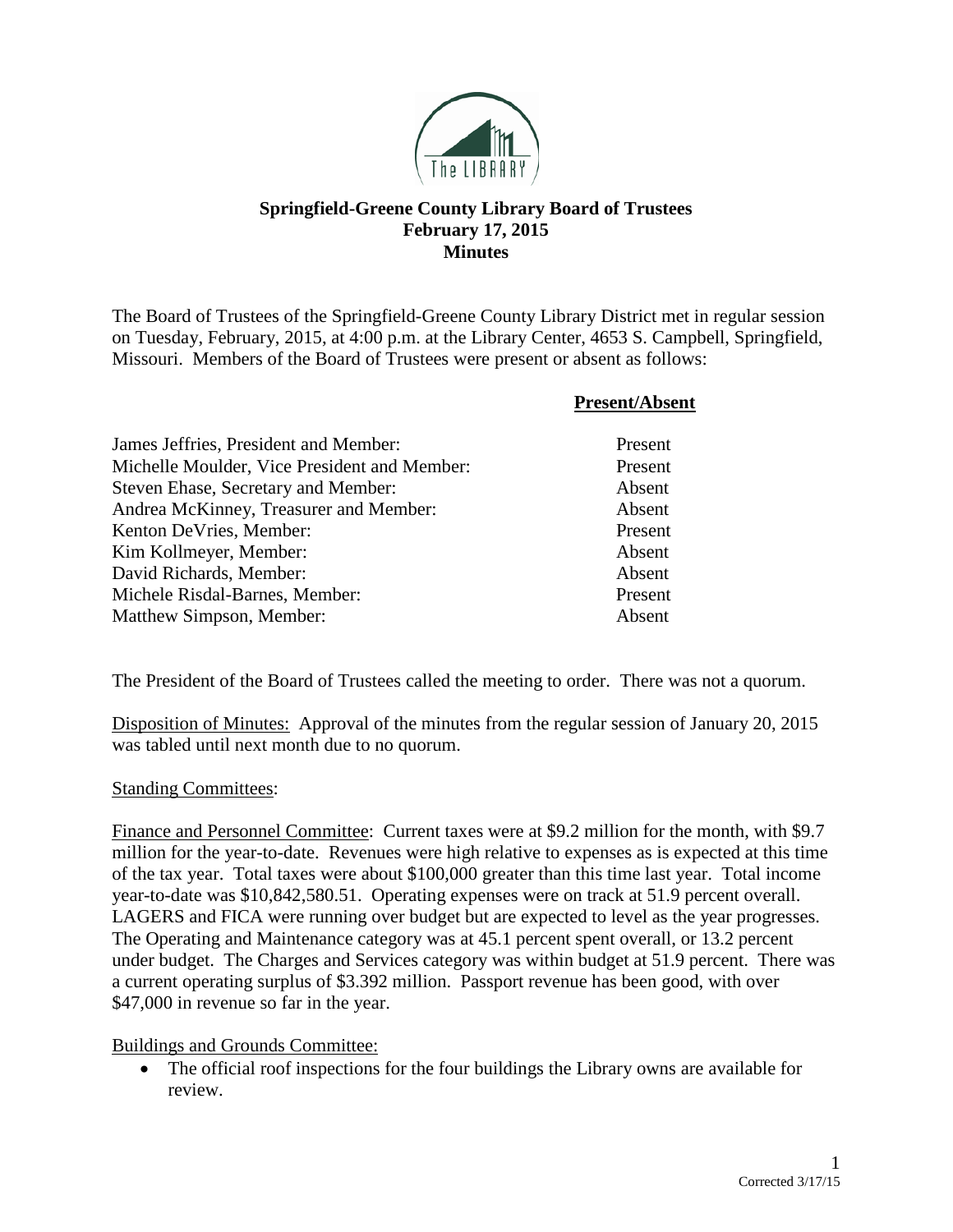- The repair to the Library Center parking lot gate has been postponed.
- Some new flooring has been installed at the Midtown Carnegie Branch Library.
- The Midtown Carnegie Branch grease trap odor problem has been solved.
- Remodeling of the lower offices at the Midtown Carnegie Branch has begun.
- The layout of the Willard Branch has been reconfigured.
- Post Office boxes will be phased out at all branches. Mail will be delivered directly to the physical locations.

Programs-Services-Technology Committee:

The report from the committee was tabled until the next meeting.

Report of the Director:

- The Library was awarded a Library Services and Technology Act Summer Reading to Go grant for \$15,000 from the Missouri State Library.
- Cooper and others were at the Springfield Metro Partnership Salute to Legislators on January 28 in Jefferson City. They met with representatives of the House and Senate leadership, Governor Jay Nixon's staff, State Treasurer Clint Zweifel and others to discuss library related issues.
- On February 10, 110 librarians met for Library Advocacy Day at the state Capital to visit with local legislators about support for libraries, primarily about the Governor's budget withholds. The annual event is sponsored by the Missouri Library Association.
- The Springfield Community Garden has volunteered to help promote the new Heirloom Seed Libraries at the Midtown Carnegie Branch Library and the Library Station.
- In-coming Springfield Chamber of Commerce President Matt Morrow and his daughter were given a tour of the Library by Cooper.
- Members of the Library administrative staff hosted a breakfast for newly-elected county officials including Presiding Commissioner Bob Cirtin, County Clerk Shane Schoeller, Tax Collector Leah Betts and Circuit Clerk Tom Barr, as well as County Commissioners Harold Bengsch and Roseanne Bentley.
- Electronic Resources Librarian Renee Brumett will present a session on the Encore catalog at the Innovative Users Group conference in Minneapolis in April.
- Four staff members represented the Library District on various committees and the ALA Council at the recent Midwinter Conference of the American Library Association in Chicago.
- Staff asked for permission to have a Jeans Day in support of Springfield Police Officer Aaron Pearson who recently suffered a career-ending injury while on duty. On Friday, February 20, staff were allowed to wear jeans to work for a donation of \$5.00 or more.
- Buildings and Grounds Committee meeting will be cancelled in March.

Foundation Update: Foundation and Development Director Valerie Richardson asked the board to save the date on May  $\frac{5}{5}$ , 2015 for Give Ozarks Day, an online giving day sponsored by the Community Foundation of the Ozarks. There will be opportunities to win special incentive prizes during the day for certain donation benchmarks, and Richardson will publicize those when